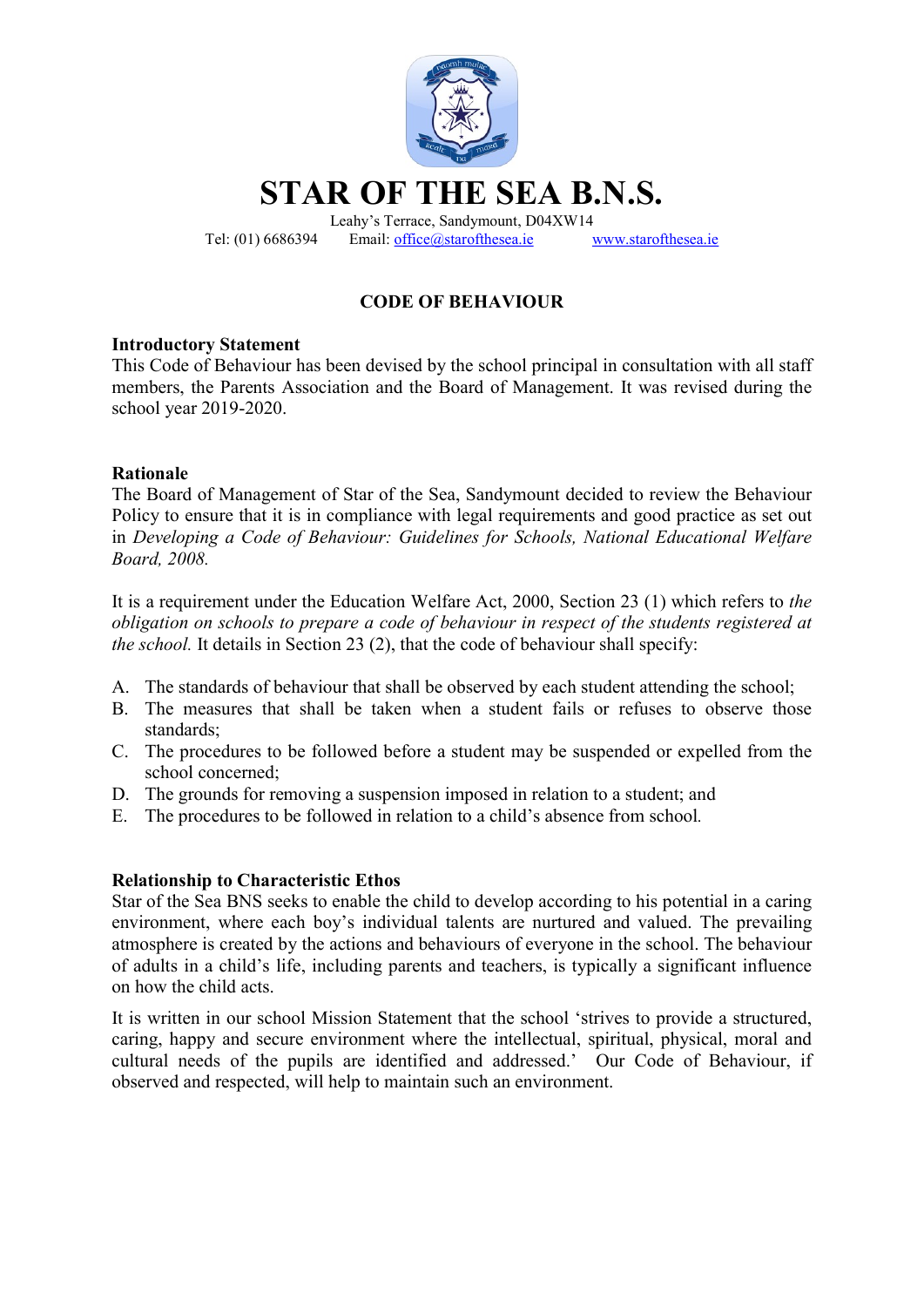# Aims

In devising this code, consideration has been given to the particular needs and circumstances of this school. Our aims are as follows:

- 1. To ensure an educational environment that is guided by our mission statement;
- 2. To promote positive behaviour and self-discipline recognising the differences between children and the need to accommodate these differences;
- 3. To create an atmosphere of respect, tolerance and consideration of others;
- 4. To enhance the learning environment and allow the school to function whereby children can make progress in all aspects of their development;
- 5. To ensure the safety and well being of all members of the school community;
- 6. To assist the parents and children in understanding the systems and procedures that form part of the Code and to seek their co-operation in the application of these procedures;
- 7. To ensure that the system of rules, rewards and sanctions are implemented in a fair and consistent manner throughout the school.

### Guidelines for Behaviour in the School

The school recognises the variety of differences that exist between children and the need to accommodate these differences. A strong sense of community surrounding the school and a high level of co-operation among staff and between staff, parents and pupils is necessary to foster and maintain the excellent standards of behaviour that we seek at all times.

Every effort will be made to ensure that the Code of Behaviour is implemented in a reasonable, fair and consistent manner. The limits of behaviour are clearly defined and pupils will become familiar with the consequences of behaviour beyond these limits. The major principle governing this code is respect - respect for ourselves and others and for their property.

The school expects the highest standard of behaviour from its pupils including the following:

- Each pupil is expected to be well behaved and show consideration for other children, teachers and other adults involved in the school community.
- Each pupil is expected to attend school on a regular basis and to be punctual.
- Each pupil is expected to do his best both in school and in the approach to tasks that are assigned for completion in the home.
- Each pupil is expected to show respect for the property of the school, other children's property and their own belongings.

A positive behaviour approach has been adopted throughout the whole school, based on the Mosley Quality Circle Time model. This approach promotes positive behaviour through a consistent and effective whole school model. It is a "joined- up" approach to behaviour management, running throughout the school, that children can understand from an early age. Circle time sessions are a democratic system of speaking, listening and enjoyable activities

held in a supportive and inclusive environment. The school is introducing the Paula Barrett 'Friends' resilience programmes ('My Fun

Friends' and 'Friends for Life') during the 2019/2020 academic year. It is envisaged that by 2022, each child in the school will have been taught a 'Friends' programme at least once. As well as promoting resilience and wellbeing, these programmes will reinforce strategies for encouraging fair behaviour among peers and discouraging negative behaviours.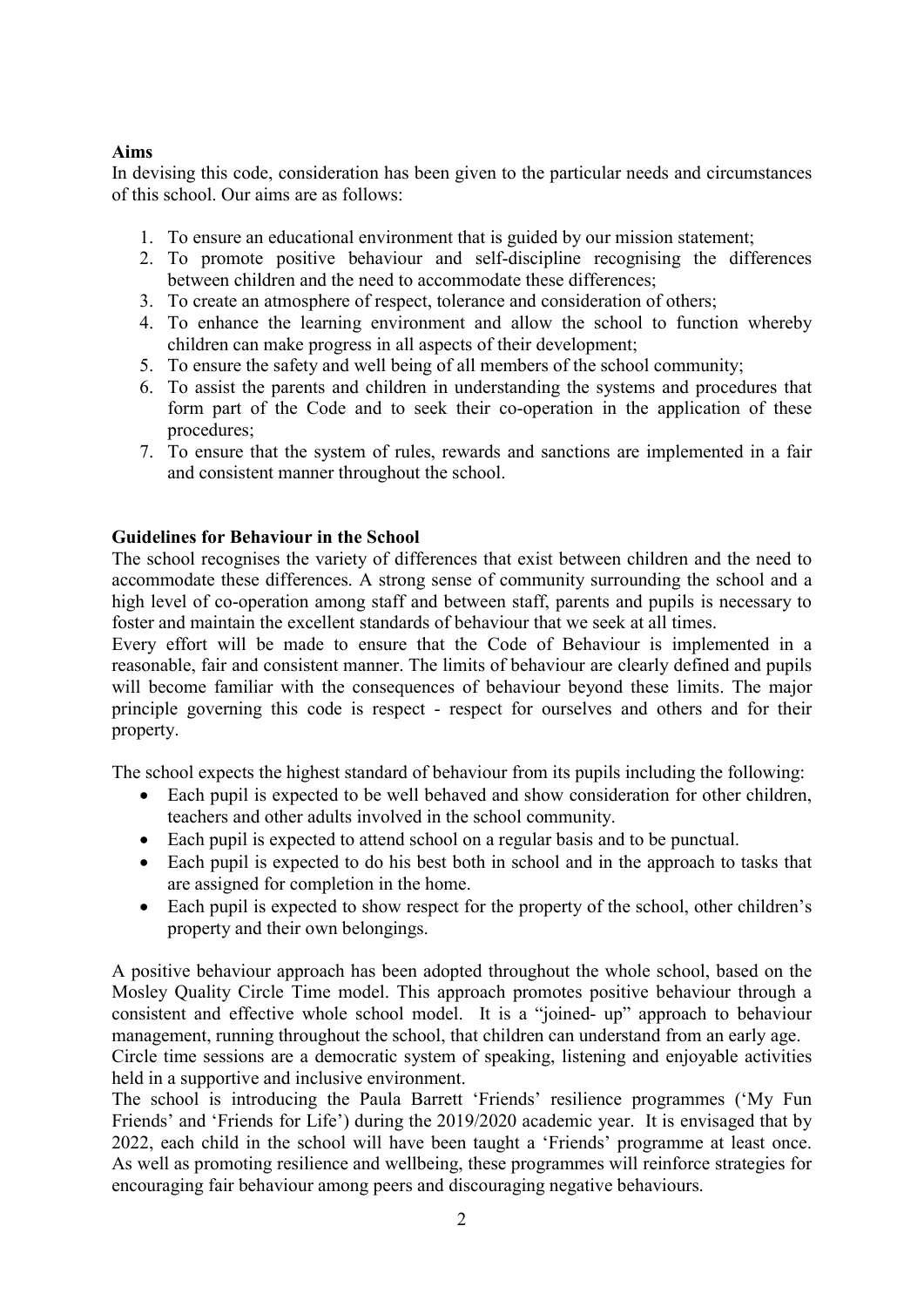### School Expectations

It is expected of our pupils that they will adhere to the following standards at school:

- 1. We are kind
- 2. We are honest and fair
- 3. We listen to others
- 4. We show respect for ourselves and others
- 5. We take care of property
- 6. We work hard
- 7. We are always silent in the line.

Each class is required to draft their own class standards or charter. Through consultation and discussion within the class, the charter will reflect the age and maturity levels of the pupils. These rules will be kept to a minimum, they will be recorded in simple language and they will be stated positively, reminding pupils of what to do rather than what not to do. The standards will be referred to regularly and will form part of SPHE lessons. The charter will be displayed on the wall in the classroom.

### Whole School Approach to Promoting Positive Behaviour

The Board of Management and the Principal have overall responsibility for the implementation and on-going monitoring of this policy. However, all staff members have responsibility for their own classes and for the general school population when on yard duty or on any organised out-of-class activity. Pupils have a role to play through the school council. Parents or other members of the school community may make comments or suggestions through their representatives on the Board of Management or directly to the Principal. The school values the support and co-operation of parents in the promotion of this strategy.

The standards and rules as set out in the Code of Behaviour apply in any situation where the pupil, although outside the school grounds, is still the responsibility of the school. Examples include school tours, games and extracurricular activities and attendance at events organised by the school.

Promotion of positive behaviour is done very effectively at weekly assembly when the school rules are restated and good behaviour is highlighted and acknowledged. Disciplinary issues may also be discussed and addressed at the whole school level.

It is the policy of this school to actively promote good behaviour. Children learn best by being rewarded. It is more positive to praise a child doing the proper thing than to constantly scold the child who misbehaves. As part of our on-going efforts to promote positive behaviour, time will be allocated as necessary for discussion regarding the implementation of the code.

# Teachers will use various strategies to promote good behaviour, including:

- Acknowledgement of rewards, for example merit stamps, merit stars, homework pass, treats, class video, extra computer time, quiz, class outing.
- Class privileges (special tasks to do in the class: e.g.( classroom organization jobs)
- Boy of the week
- A treat for all children who have no entry in class/yard book on a monthly basis
- Golden Time (30 mins on a weekly basis)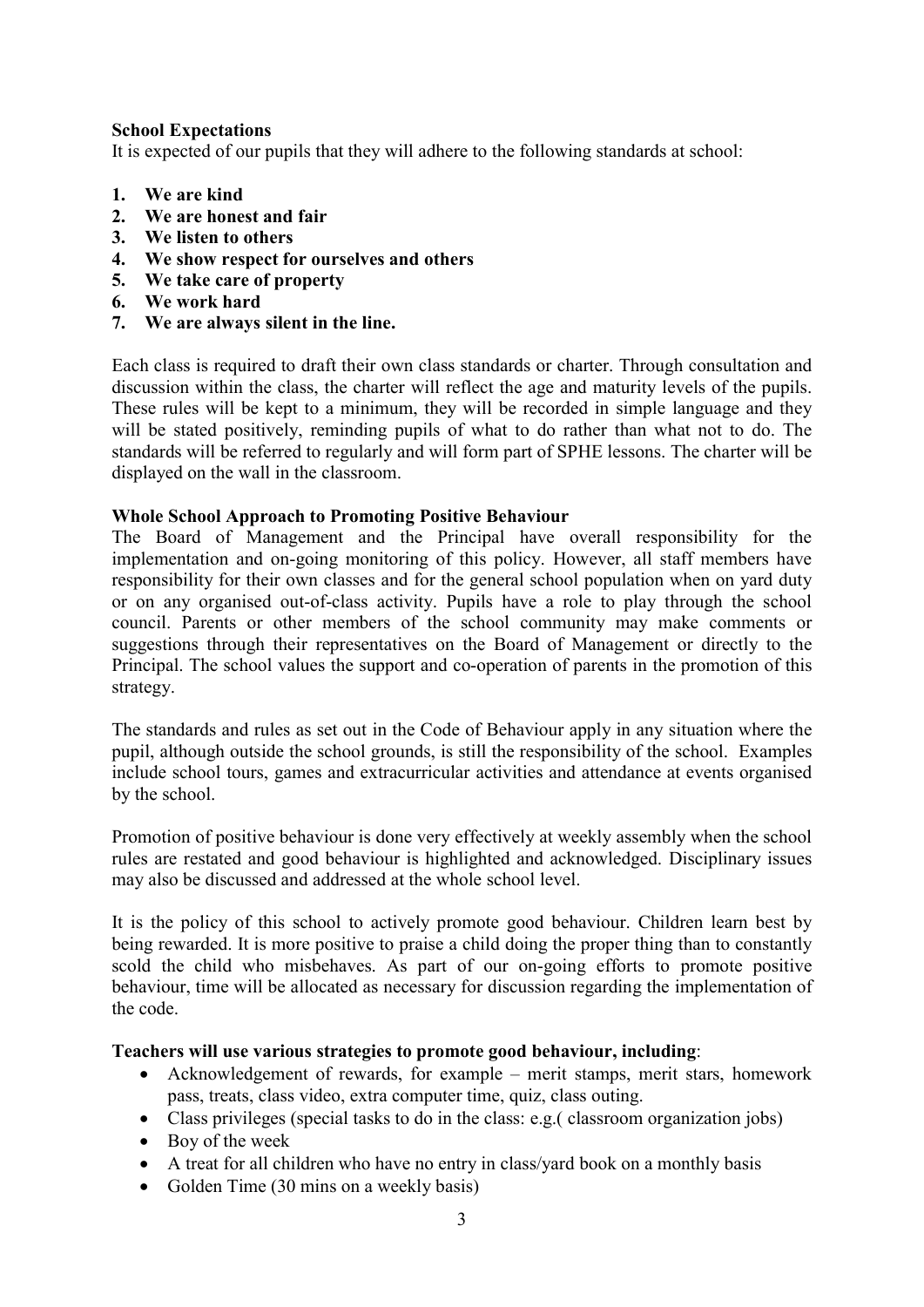- Praise for specific acts of good behaviour
- Feedback to parents of good behaviour verbal or written in pupil's homework journal.

# Praise may be given by means of any one of the following:

- A quiet word or gesture to show approval;
- A comment in a child's exercise book;
- A visit to another class, to another member of staff or to the Principal for commendation;
- A word of praise in front of a group or the class;
- A reward system student of the week/occasional treats;
- Special mention at assembly (Boy of the week in junior school and subject pass for senior boys);
- Delegating some special responsibility or privilege;
- A mention to parents either written or verbal communication;
- End of year prize giving

To facilitate new members of staff in becoming familiar with practices at the school, discussion regarding the implementation of the code will always form part of the first staff meeting held each September. A copy of the code will be included in the teachers' folder on the common server. The code will also be given to parents whenever they enrol a child in the school and is also available on the school website, www.starofthesea.ie

# Sanctions

In certain situations it is necessary for school staff to issue sanctions to pupils. In doing so, the staff are informed by the National Educational Welfare Board document 'Developing a Code of Behaviour: Guidelines for Schools' (p. 53), where it is stated that a sanction should:

- Defuse and not escalate a situation
- $\bullet$  Preserve the dignity of all the parties
- $\bullet$  Be applied in a fair and consistent way
- $\bullet$  Be timely

# The school advocates the use of the following strategies to manage and minimise unacceptable Behaviour:

- Reasoning with pupils including advising them about the consequences of their actions.
- Verbal reprimand (including advice on how to improve behaviour).
- Temporary separation from group or temporary placing in another class.
- Prescribing extra work.
- Reflection sheet (signed by parent/guardian and kept on file by teacher). This sheet is available in the teacher's year book.
- Entry into the discipline book.
- Communication with parents initially this may be a verbal or a written communication.
- Should inappropriate behaviour continue, the child's parents/guardians will be invited to meet the class teacher in order to discuss, in specific terms, ways in which the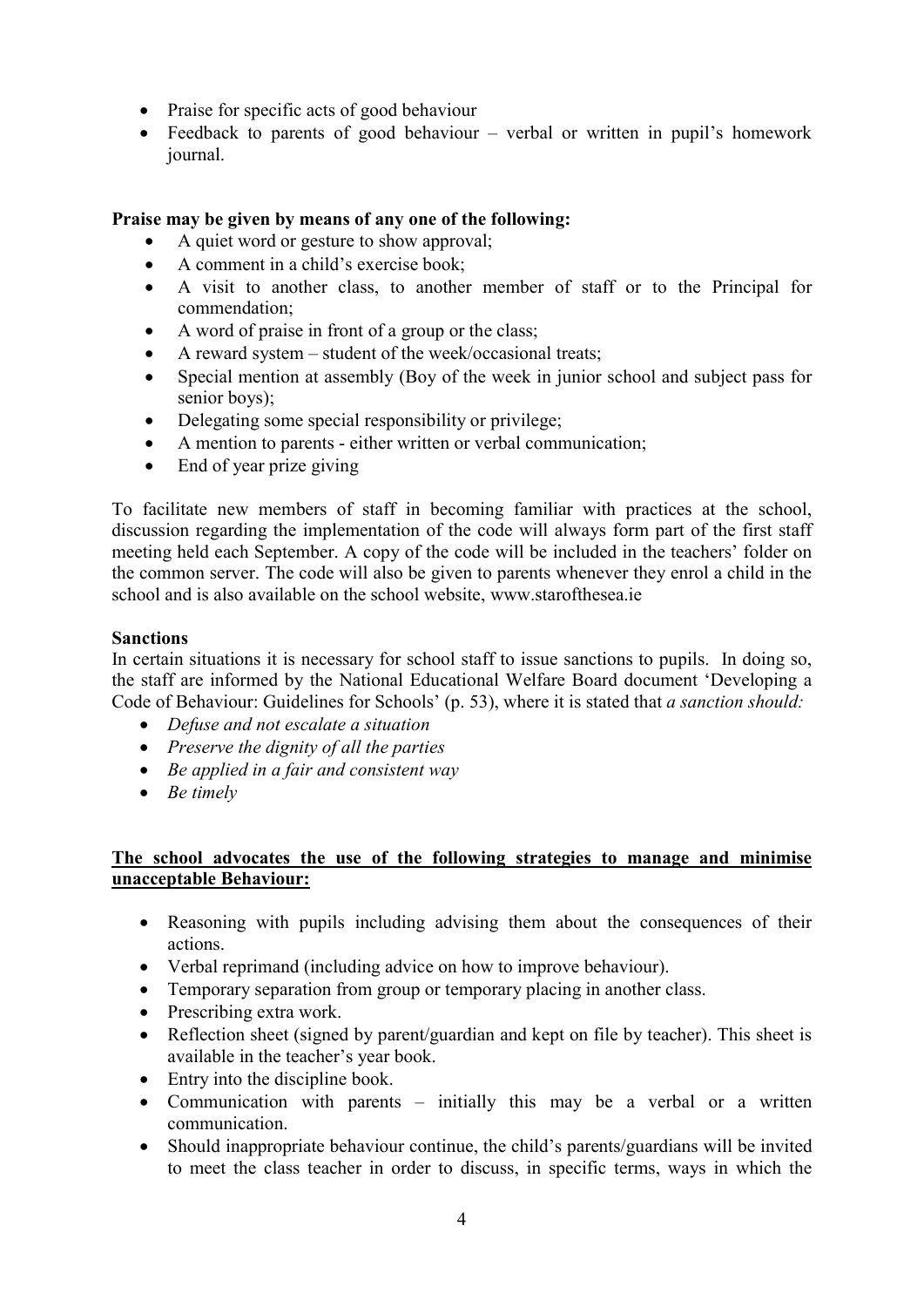home/school link will be reinforced in order for the child to benefit from consistency of approach.

- Withdrawal of privileges.
- Removal of Golden Time
- Referral of child to the Principal. In the case of a serious/gross misbehaviour, the parents/guardians may be invited to meet the Principal first, rather than the class teacher.
- Compulsory attendance at Friday afternoon work session under supervision of the Principal or Deputy Principal.
- Detention during breaks- remain on yard 'time out', walk with supervising teacher/SNA, or spend break times in a separate yard to that of class peers.
- The Principal will use his professional judgement with regard to making a Formal Report to the Board of Management.
- Formal written communication with parents/guardians.
- Exclusion (Suspension or Expulsion) from school in accordance with the procedures in the NEWB Developing a Code of Behaviour Guidelines, 2008 10.3 and 10.4 and Section 23 of the Education Welfare Act.

#### Note:

The nature of the behaviour and the age of the child will determine the precise sequence of the sanctions employed. The Principal and class teacher will use their expertise, first-hand knowledge and professional experience to determine the sequence in which these sanctions will be implemented.

#### Classification of Misbehaviours

Misbehaviour falls into one of three categories – minor, serious or gross. Teachers and/or the Principal will make judgements based on a common sense approach having regard to the age or vulnerability of the child and the gravity and frequency of any misbehaviour. Pupil's conduct will be taken into account when they are present in the school, on school grounds and/or in school uniform.

Note: all incidents of bullying will be dealt with as outlined in the school's Anti-bullying policy (See separate policy).

Misbehaviours are categorised and described as follows:

#### Minor Misbehaviour

The following are examples of minor misbehaviour:

- Interrupting the work of the group or class.
- Running in the school building.
- Littering around the school.
- Being discourteous or unmannerly.
- Not completing homework without good reason (to include a note from a parent/guardian)
- Inappropriate behaviour or gestures
- Roughness and lack of consideration for safety in the school yard and premises.
- Talking out of turn.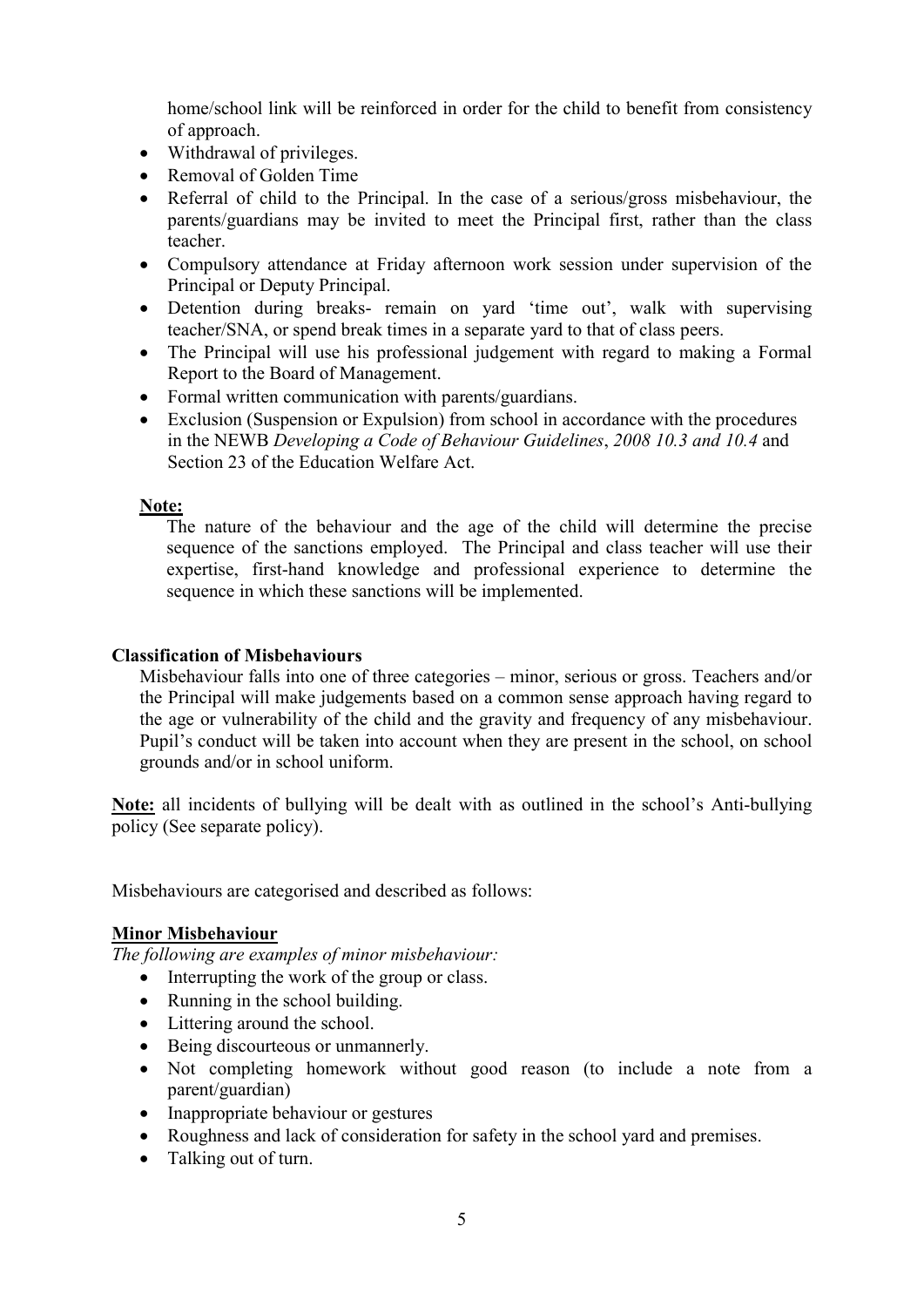# Serious Misbehaviour

The following are examples of serious misbehaviour:

- Persistent disruption of teaching and learning.
- Telling lies
- Stealing
- Behaviour that is hurtful, including harassment, discrimination and victimisation. Incidents of alleged bullying will be dealt with in accordance with our school's Anti-Bullying Policy.
- Persistently not working to full potential
- Damaging property
- Addressing a staff member with disrespectful words or tone.
- Endangering self or fellow pupils in the class or the yard
- Persistently exhibiting roughness and lack of consideration for safety in the school yard and premises.
- Using profane words.
- Activating and using a mobile phone during school hours, while on the school premises or on a school-related outing.
- Deliberate, persistent disobedience of teaching staff.
- Any conduct which can be reasonably interpreted as having damaged the reputation of Star of the Sea B.N.S. among the local community and/or wider community.

# Gross Misbehaviour

Physical assault on another pupil, a teacher or any individual which is part of the school community:

- Persistent Serious Misbehaviour
- Punching
- Kicking
- Spitting
- Biting
- Placing a person in a neck lock
- Tripping a person intentionally
- Pushing to cause harm
- Stomping or stepping on another person
- Other physical actions undertaken deliberately, leading to discomfort, pain or injury on the part of another member of the school community

Verbal assault on another pupil, a teacher or any individual which is part of the school community:

- Use of threatening language and/or gestures
- Racial slurs
- Sexist remarks
- Name calling and/or use of demeaning language

Use of anything that constitutes a weapon (for example scissors) towards another pupil, a teacher or any individual which is part of the school community.

# The School Discipline Committee

The school's Discipline Committee is a four person group comprised of the Principal, Deputy Principal and two members of the teaching staff. The Committee will periodically review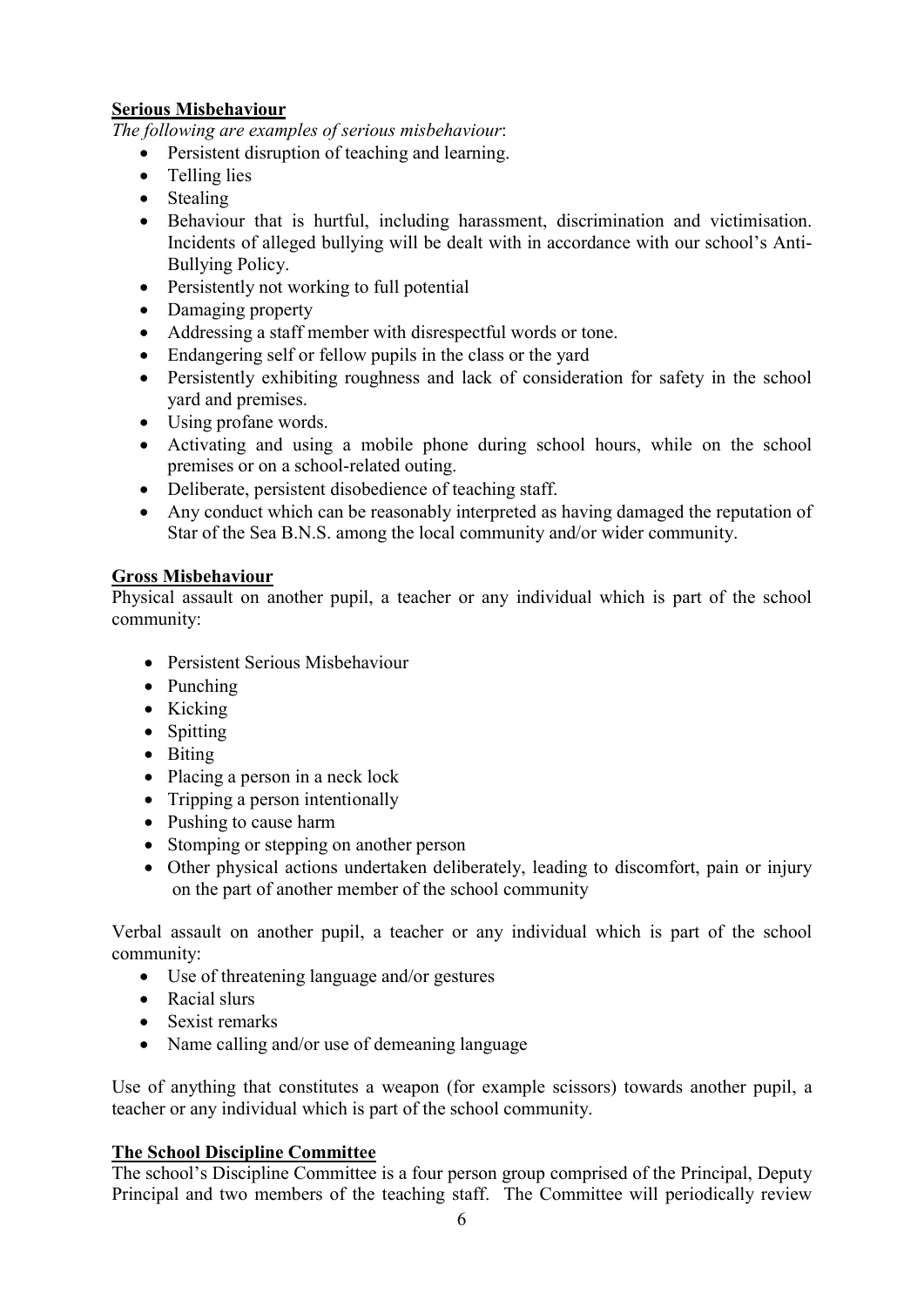standards of behaviour in the school. The Committee will maintain vigilance with regard to aspects of the school experience where standards of behaviour could be improved. The Committee will consider entries in the school discipline books, yard books and incident forms. The Committee will be consulted in relation to certain disciplinary matters where the impact of concerning behaviour is affecting more than one class group. The recommendations and conclusions of the committee may be considered by the Board of Management in the Board's decision making process.

### Recording Incidents of Misbehaviour

Each teacher will use her/his professional judgement in deciding if a record should be made of a particular misbehavior. Teachers will record information relating to misbehaviour in their record book for the academic year.

Teachers will also record instances of misbehaviour in Yard Books, should the behaviour take place during a break time.

Following an incident of gross misbehaviour or an incident of serious misbehaviour that forms part of a pattern, teacher will complete a 'Pupil Incident Record Form'.

In the event of an assault of a member of staff, an 'Assault on Staff Incident Form' will be completed.

Incident Record Forms and Yard Books (when not in use) will be stored securely in the Principal's office.

### Dealing with Gross Misbehaviour and repeated acts of Serious Misbehaviour

For gross misbehaviour and/or repeated incidences of serious misbehaviour, suspension will be considered. Suspensions issued will be in accordance with the N.E.W.B. document, Developing a Code of Behaviour Guidelines, 2008 as set out in sections 10.3 and 10.4 as well as Section 23 of the Education Welfare Act.

Concerning acts of gross misbehaviour or repeated acts of serious misbehaviour, members of the school's discipline committee may meet with the child and discuss his actions with him.

Where there are repeated incidents of serious and/or gross misbehaviour, the Chairperson of the Board of Management will be informed and the child's parents/guardians will be requested in writing to attend at the school to meet the Principal and/or the Chairperson.

If the parents/guardians and pupil do not give a satisfactory undertaking that the pupil will behave in an acceptable manner in the future, the pupil may be suspended for a temporary period.

The Board of Management holds that parents must have responded to formal written correspondence within five working days of initial written communication from the school. If following reasonable attempts at communication (through various means available), the school is unable to make contact with parents/guardians then a final registered letter will be sent to the home address on file. This letter will specify the exact nature of the school's concerns in relation to behaviour and will contain a final request for a meeting. If no return contact is received after five working days, the Principal will proceed with the expedition of sanctions up to and including suspension and expulsion.

In the case of gross misbehaviour, where it is necessary to ensure that order is maintained, and to secure the safety of pupils, the Board shall authorise the Chairperson or Principal to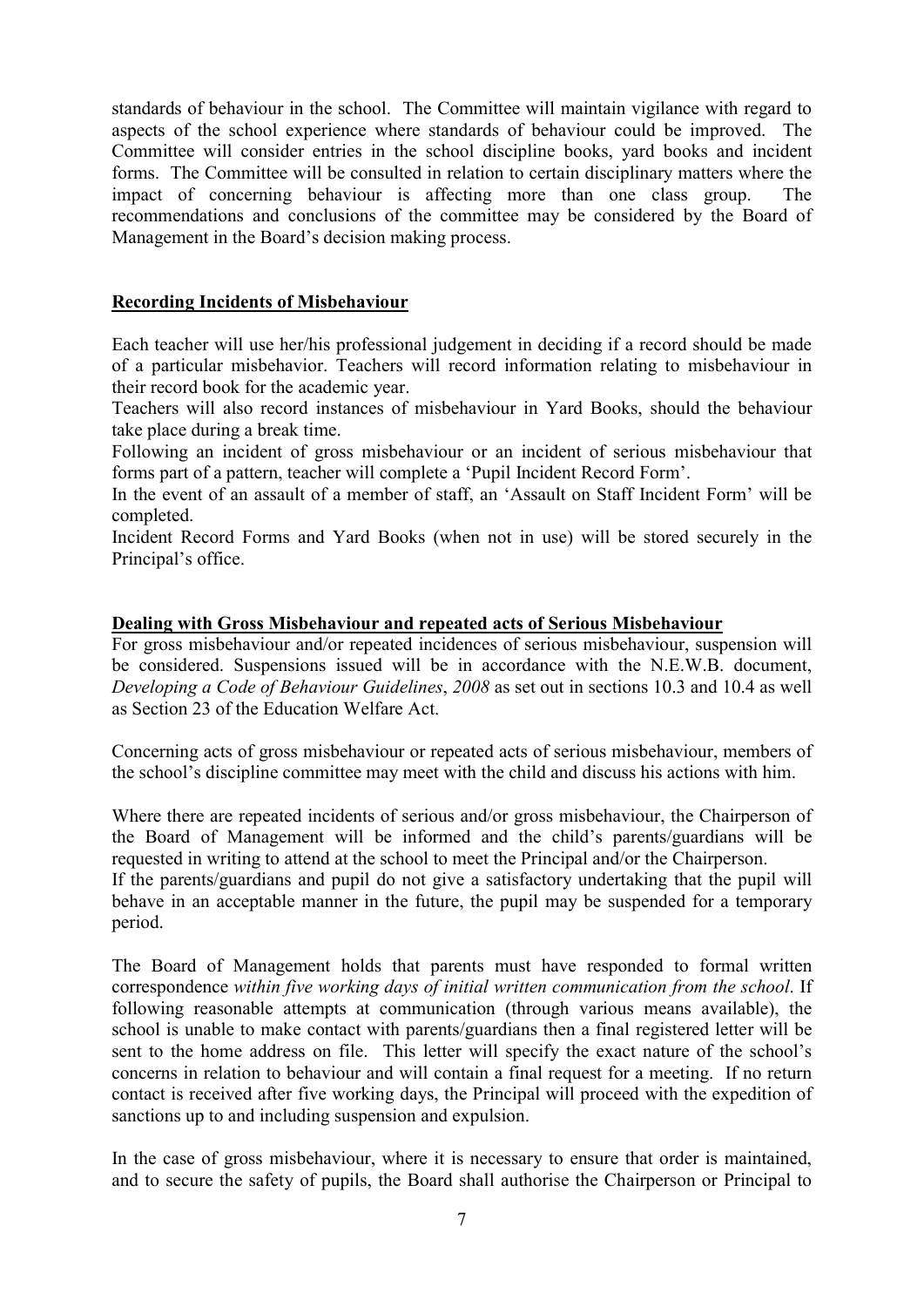sanction an immediate suspension, in advance of a subsequent hearing of the matter with the child's parents/guardians.

#### **Suspension**

Suspension is defined as "requiring the student to absent himself/herself from the school for a specific, limited period of school days" (NEWB, Developing a Code of Behaviour: Guidelines for Schools, 2008, p. 70)

#### Removal of Suspension (Reinstatement)

Following or during a period of suspension, the parents/guardians must give a satisfactory undertaking that a suspended pupil will behave in accordance with the school code and the Principal must be satisfied that the pupil's reinstatement will not constitute a risk to the pupil's own safety or that of the other pupils or staff. The Principal, in consultation with the parents/guardians, the class teacher and (if appropriate) the pupil will facilitate the preparation of a behaviour plan for the pupil. Following agreement as to the plan among the Principal, teacher and parents/guardians, the school will re-admit the pupil formally to the class.

Where a satisfactory resolution of a matter is achieved, a pupil may be re-admitted to school within a suspension period at the discretion of the Chairperson of the Board and the Principal.

#### Expulsion

The Board of Management has the authority to expel a pupil (see p.81, Developing a Code of Behaviour: Guidelines for Schools) where repeated incidents of gross misbehaviour interfere with the educational opportunities of fellow students or where there is a threat to the health and safety of either students or staff. This sanction would be imposed under the terms of the Education Welfare Act (2000). Suspension/expulsion procedures are to be implemented in accordance with the Education Act (1998).

#### Appeals

Under Section 29 of the Education Act (1998), parents (or pupils who have reached the age of 18) are entitled to appeal to the Secretary General of the Dept. of Education and Skills against some decisions of the Board of Management, including (1) permanent exclusion from a school and (2) suspension for a period which would bring the cumulative period of suspension to 20 school days or longer in any one school year.

#### Involving Parents/Guardians in Managing Concerning Behaviour

Parents/Guardians are valued as partners in the school community and as such will be invited to participate in promoting positive behaviour both in school and in the wider community. Class teachers will refer to repeated episodes of minor misbehaviour in the pupil's Homework Journal which parents/guardians are requested to sign each evening. In cases where pupils are required to complete some extra work as a sanction, parents/guardians will be requested to sign the relevant work. Class teachers may occasionally request parents/guardians to visit them in school to discuss some aspect of a pupil's behaviour. The Principal will be informed of these meetings and may be invited to attend. Parents/Guardians are encouraged to make appointments to meet with class teachers and/or the Principal at the earliest opportunity in an effort to prevent any escalation of inappropriate behaviour. The school will remind parents/guardians of the procedures for contacting the school at every opportunity.

Where pupils are found to be involved in more serious misbehaviour the Principal may phone or write to parents/guardians to request them to attend an informal or formal meeting at the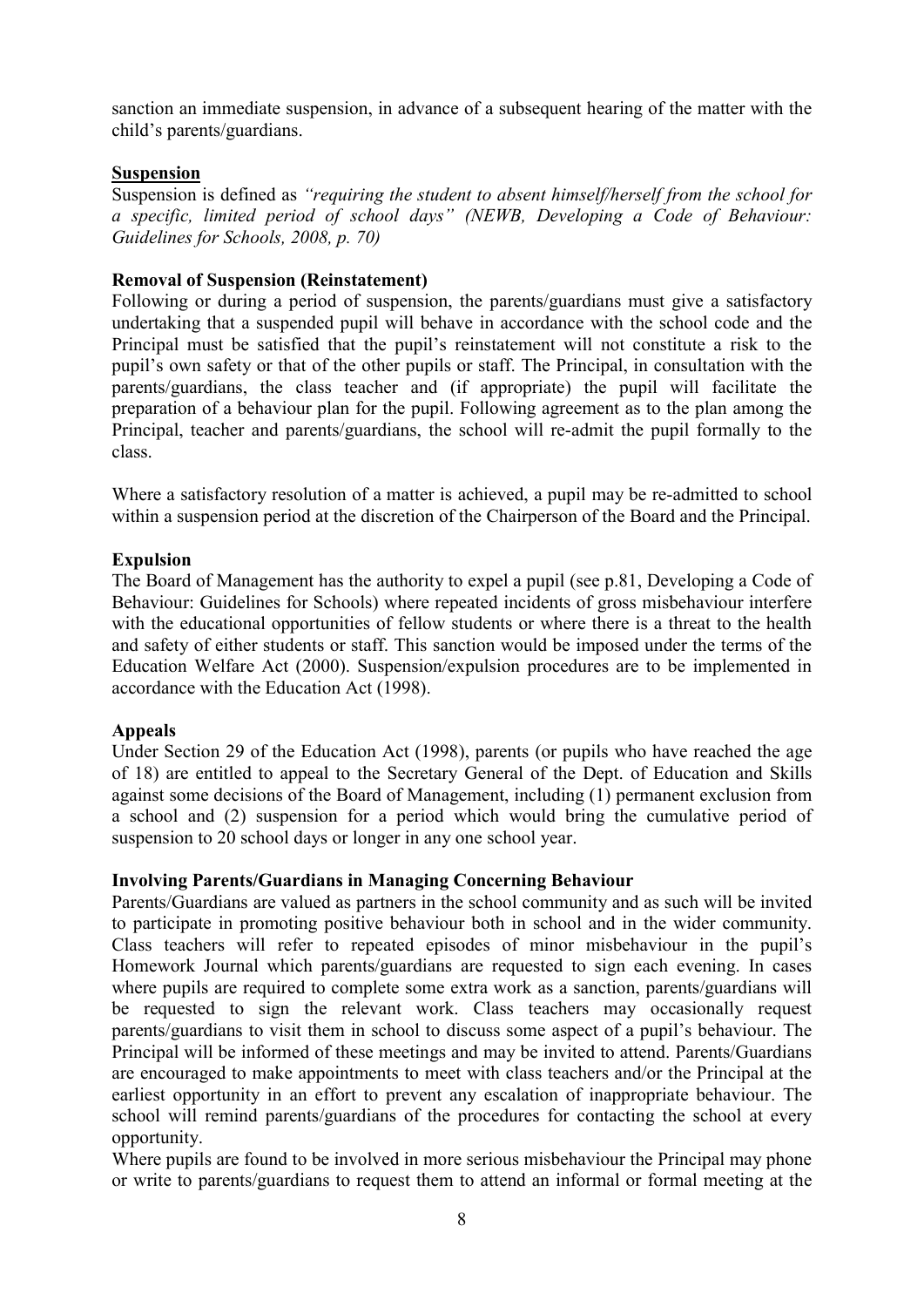school. Class teachers, teachers who have witnessed misbehaviour while supervising on yard duty, and the Chairperson of the Board of Management may also attend such a meeting. The pupil concerned may also attend all or part of these meetings if deemed appropriate.

#### Children with Special Needs

The Code of Behaviour applies to all children in Star of the Sea B.N.S. However, the school recognises that children with special needs may require support in recognising inappropriate behaviours. Individual behaviour plans will be devised in consultation with the parents, class teacher, SEN team, the Principal and NEPS to ensure that the child receives optimal support.

### Procedures for notification of pupil absences from school

Parents must notify the school in writing of a student's absence and the reason for this absence. Parents who are registered users of the school App may use this medium to write such a notice for the attention of the Principal and class teacher.

### Emotional and Behavioural Difficulty

The school recognises that the term EBD (Emotional and Behavioural Disorders) covers a wide range of Special Educational Needs. Teachers have a set list of strategies for teaching children with EBD. For a comprehensive list of these strategies, please refer to Appendix A.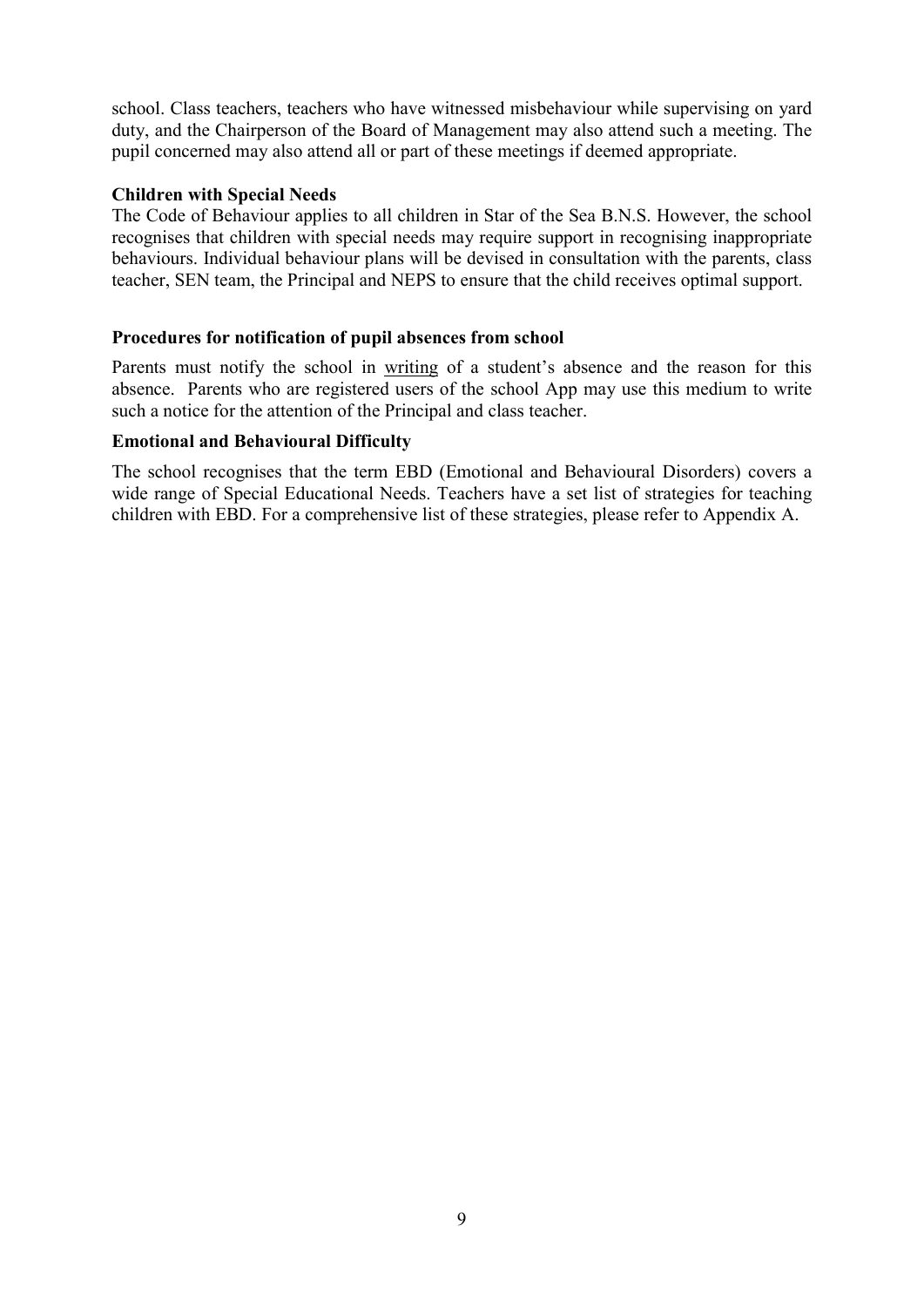# Expectations and Responsibilities of Members of our School Community

# Students can expect to:

- Be treated fairly and with respect
- Have their individual differences recognised and respected
- Feel safe
- Have positive behaviour affirmed
- Have misbehaviour dealt with appropriately

# Students are expected to:

- Attend school regularly and punctually
- Wear the correct uniform
- Do their best in class
- Take responsibility for their work
- Keep the rules of the school
- Help to create a safe positive environment
- Respect all members of our school community
- Respect other students and their learning
- Respect school property, the property of others and their own belongings
- Keep the school environment neat and tidy
- Play fairly, respectfully and safely
- Participate in school activities
- Do their homework to the best of their ability

# Staff members can expect to:

- Be treated with respect.
- Receive support from colleagues and the Board of Management.
- Have grievances dealt with according to the agreed procedures as set out in the CPSMA handbook.

# Staff members are expected to:

- Support and implement the school's Code of Behaviour.
- Create a safe working environment for all members of the school community.
- Recognise and affirm good work.
- Prepare school work and correct pupils' work.
- Recognise and provide for individual talents and differences among pupils.
- Be courteous, consistent and fair.
- Deal appropriately with misbehaviour.
- Keep a record of instances of serious misbehaviour or repeated instances of misbehaviour.
- Provide support for colleagues.
- Communicate with parents when necessary and provide reports on matters of concern.

# Parents/Guardians can expect to:

- Be treated with respect.
- Have a safe and welcoming environment for their child.
- Receive progress reports in accordance with whole school procedures (P.T. meetings) and end of year reports).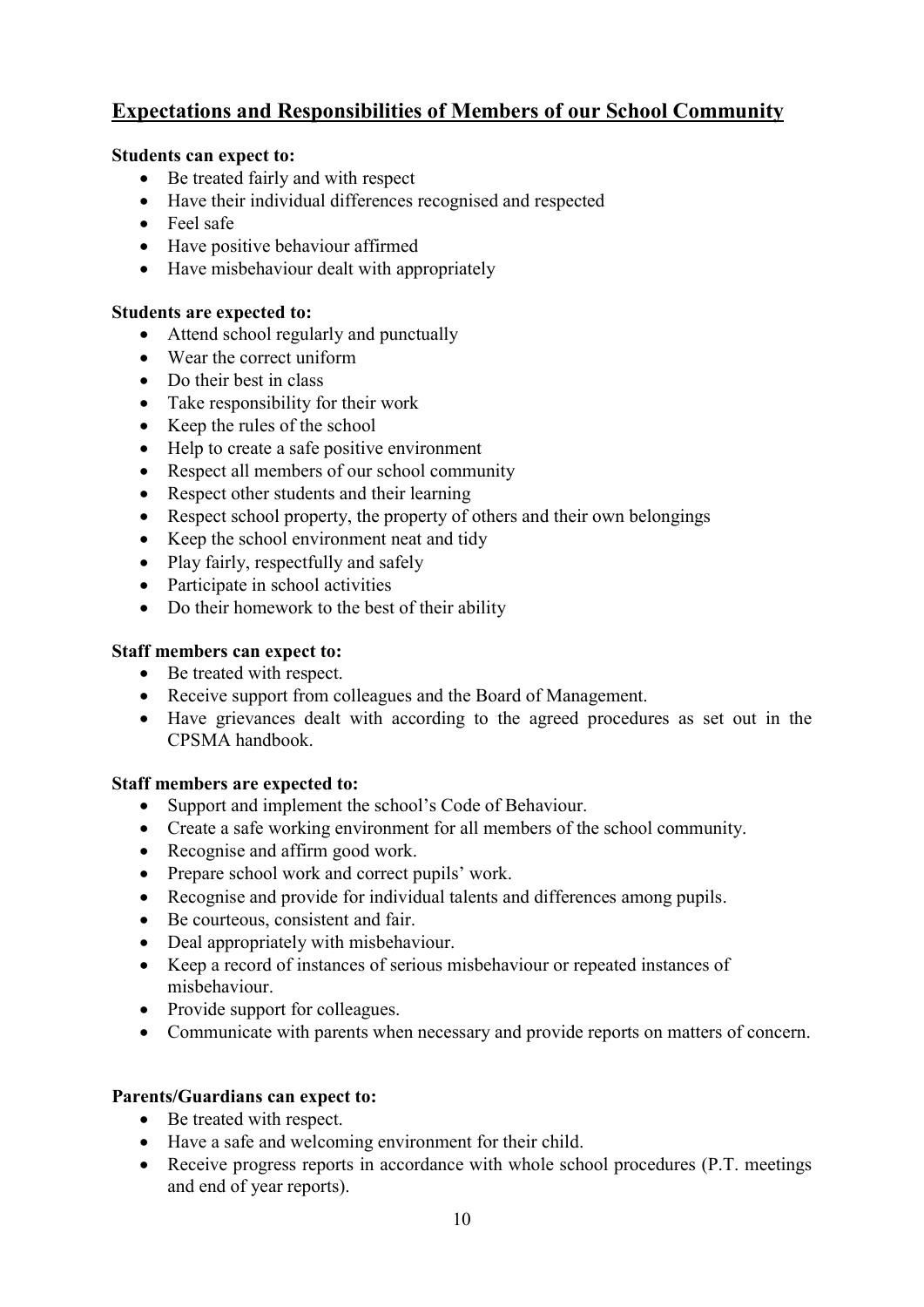# Parents/Guardians are expected to:

- Ensure their children attend school regularly and on time and that they are collected from school on time.
- Encourage their children to follow the school's Code of Behaviour.
- Ensure their children wear the school uniform.
- Have their children's belongings clearly labelled.
- Help their children with their homework and ensure it is completed.
- Read communications from the school and respond appropriately.
- Report to the office if calling to the school during the school day for any reason.
- Make an appointment beforehand if they wish to see a teacher.
- Provide notes to explain absences, lateness, early collection, incomplete homework and lack of uniform.
- Inform the class teacher of any change to collection procedure for their children.
- Encourage a positive attitude in their children to school and all members of the school community.
- Cooperate with teachers in instances where their child's behaviour is causing difficulty to others.
- Communicate to the school changes in practice or problems which may affect their child's behaviour.
- Attend meetings at the school if requested.

# Reference to other Policies

List and check other school policies that have a bearing on the code of behaviour e.g.

- SPHE plan
- Child Safeguarding Statement
- Anti-bullying Policy
- Enrolment Policy
- Health & Safety Statement
- o Special Educational Needs Policy
- o Supervision Policy

# Success Criteria

This policy will be deemed to be successful when the following are observed:

- Positive behaviour in class rooms, playground and school environment
- **Practices and procedures listed in this policy being consistently implemented by** teachers
- **Positive feedback from teachers, parents and pupils.**

# This policy will be reviewed annually or as deemed necessary

#### Approved by the Board of Management: May 2020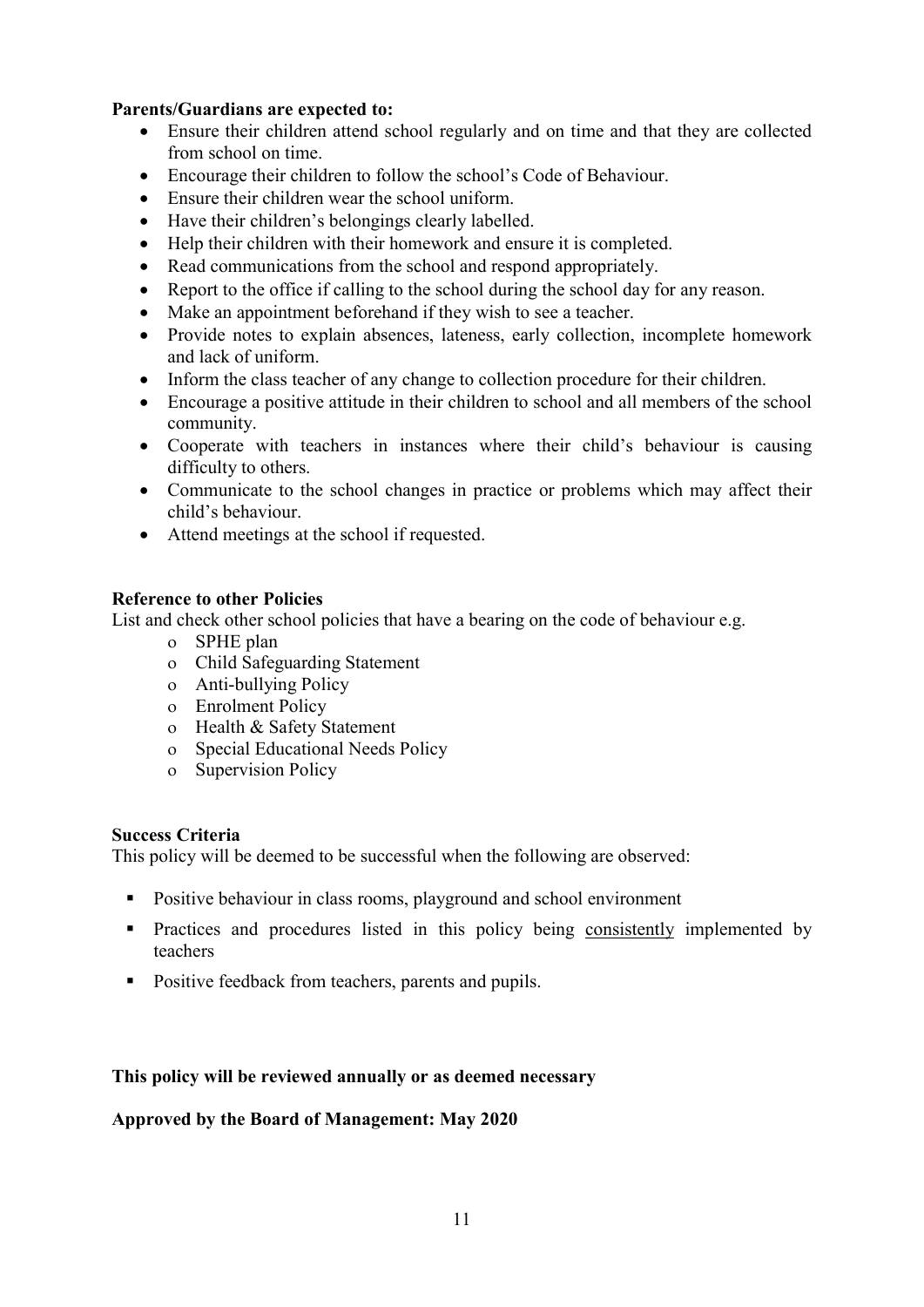# Appendix A

# 20 Key Strategies for Teaching Children with EBD

- 1. Routine: Provide a structured routine with visual time clock. Ensure consistency across the school with morning/start of class routine. Auditory sound cues may be helpful in addition to visual cues to help students manage their time efficiently. Colour coding for subjects? Post schedule (e.g. on whiteboard) and refer to schedule on regular basis. Routines may take 6-8 weeks to establish or even more for this population of students. Have a class seating plan at all times.
- 2. *Changes in Routine:* Convey any changes of routine to students as soon as available. The sooner students are aware of changes the more time students have to adjust to the new routine.
- 3. Rules need to be explicitly taught. Telling pupils 'this is the rule' is not sufficient for pupils with EBD or any form of behavioural difficulty. Visuals e.g. photos of 'sitting properly', 'lining up correctly', 'listening attentively' should be used. Teaching rules and good behaviours can be integrated into drama lessons. Situations can be role-played where pupils can take on the role of teacher/pupil. This is an excellent method for reinforcing expected behaviours.
- 4. Build self-esteem. Offer encouragement, look for the positives, small though they may be at first. Be enthusiastic in what you say and  $d\sigma - i\tau$  is contagious and raises the morale of those around you. Remember the crucial first step is consciously taking a positive, and willing, interest in the child. This involves taking time to listen to the child in order to build trust.
- 5. Classroom Jobs Chart/Classroom Order Chart: Classroom jobs offer an opportunity for student to show responsibility. In order to ensure success, make sure students have an opportunity to experience every job. One suggestion is having a chart with each students name and according job. Every week rotate the jobs. The list can double as the order in which students line up or choose preferred activities. Students with EBD classification tend to be competitive and need specific procedures informing the order students line up and choose activities.
- 6. Logical Consequences: Students must fix what they break. If a student pushes over a desk, he or she must pick it up. If a student runs in the hall, she must practice walking the correct way. If the student talks during the lesson, student must make up the work on his time. Be consistent with consequences so students know what is expected of them. Consistency across the school in addressing behaviour is also crucial.
- 7. Collect data on Behaviour. It is crucial to keep detailed notes on incidents of misbehaviour, including what happened just before the behaviour and how the situation may have escalated. This can help to identify the trigger for a particular behaviour. Keeping a log of instances of good behaviour also works well to identify over time which occurences/situations/environments lead to particularly positive behaviour from the child. When collecting behaviour data, note
	- Frequency of particular behaviours
	- Duration of behaviours (more than just a 'bad day')
	- How general are the behaviours?
	- How intense are the behaviours?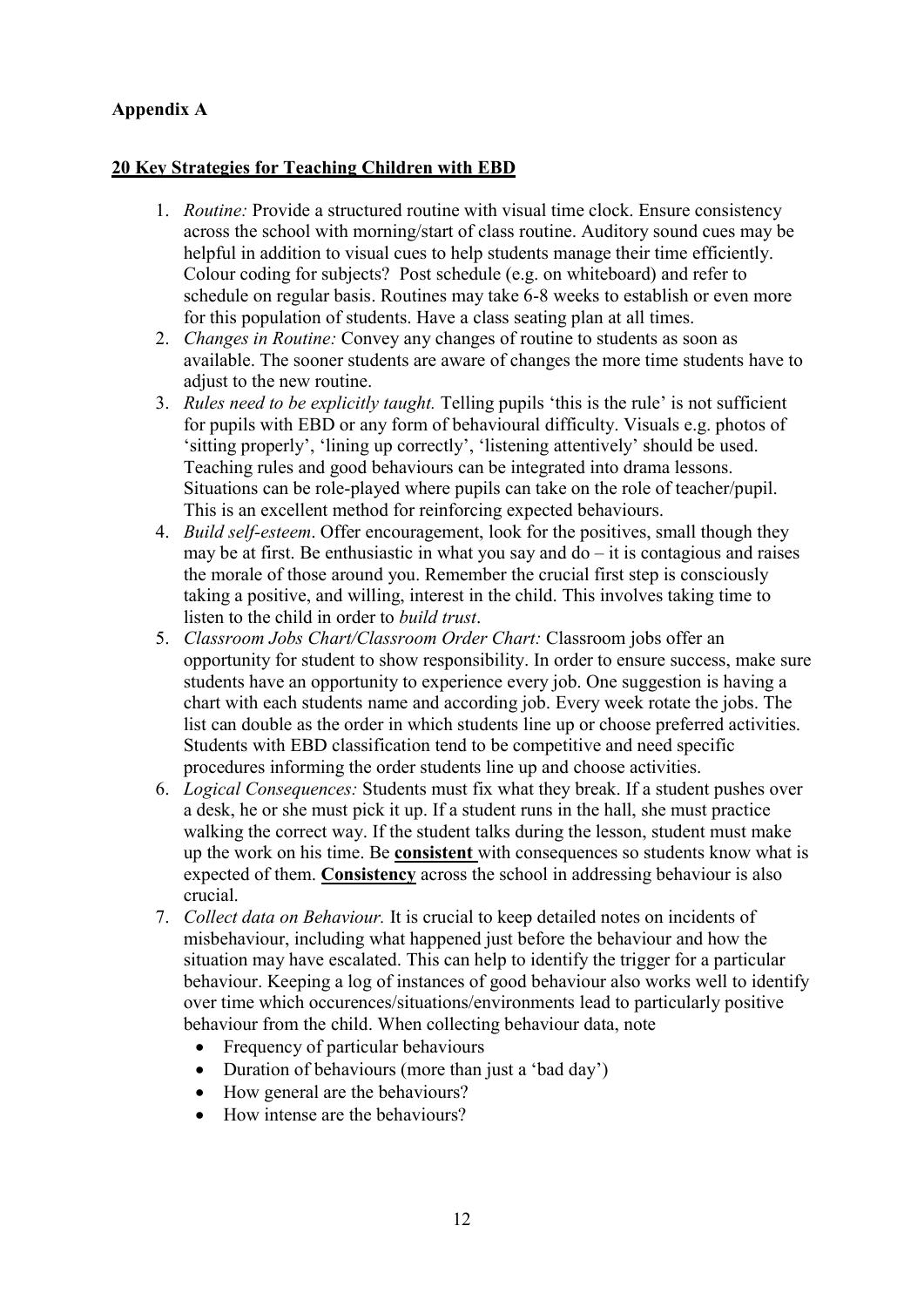Develop an Individual Behaviour Plan if a pattern of behaviours is noted *(see attached* sheet). This is completed in consultation with the class teacher, Principal, parents and Learning Support Teacher or Psychologist if applicable.

- 8. Target Behaviors: After taking data on students' observable behavior, determine which behavior or behaviors to direct attention. Work with student to develop a plan to replace undesirable behavior with a more suitable behavior. If student throws desks and pencils when angry, have student work on communicating anger to an adult or trusted peer and how to be assertive without being aggressive.
- 9. Small Flexible Grouping: Students with EBD may have difficulty establishing relationships with peers. Abusive language and other behaviors may interfere with learning. Smaller groups decrease distractions and student-to-teacher ratio. Differentiation of instruction is more manageable with smaller groups.
- 10. Audience: During a serious behavior episode, the most effective strategy may be to remove the audience. The audience typically is other peers but may be other adults. The audience can be removed by moving the student if he or she is willing. However, moving the audience may be necessary in some cases. Develop a procedure with your class which will function as an "everybody out" drill. Behaviors amplified with an audience may be reduced or completely stopped when an audience is removed. Alternatively, the spot may be used after a behavior occurs to give the student a chance to refocus.
- 11. Choices: Students may frustrate easily when doing work. Giving students an option of when to complete the work is a powerful tool. For example, a teacher may say, "You need to get this done today. Would you rather do it now or during your free time?"
- 12. Do not excuse a child's behaviour because he has EBD.
- 13. Time Out/ Cooling Off Time. 5 minutes is enough. 10 minutes is the absolute maximum amount of time which should be allowed for 'cooling off'. This generally has a shelf life of 2-3 occasions before losing effectiveness as a disciplinary technique. This time can be used for reflection. (See attached sheet)
- 14. Effective Questioning. If you use a question, never use 'why' e.g. Why are you talking? Why are you shouting out? Or 'Are you talking down there?' The child either cannot reasonably answer this or else it's a pointless question. Use direct questions only…what/where/when. Use approaches and terminology such as 'John, you're talking. Do you remember our rule about chatting during quiet time?' or 'I'm not using a nasty tone with you and I don't expect you to use a nasty tone with me'.
- 15. Communicate calmness at all times. Remember: the first person to calm in an emotionally fraught situation is yourself.
- 16. Avoid an over-stimulated classroom environment. Children with EBD should not be seated next to windows or doors or near lights or areas with a lot of footfall. Minimise charts on walls, too many bright colours and clutter in the room. In a classroom where an SNA is present, be conscious of two people moving around at the same time, speaking to each other etc.
- 17. Tactical ignoring. Tactically ignore the secondary behaviour but not the primary behaviour e.g. The pupil has hit another child on yard. This behaviour must be dealt with. However, as this behaviour is being dealt with, we tactically ignore secondary behaviours such as sulkiness, attitude or tone of voice. Addressing all these behaviours leads to an escalation of the situation and confusion in the child's mind over which behaviour is being addressed.